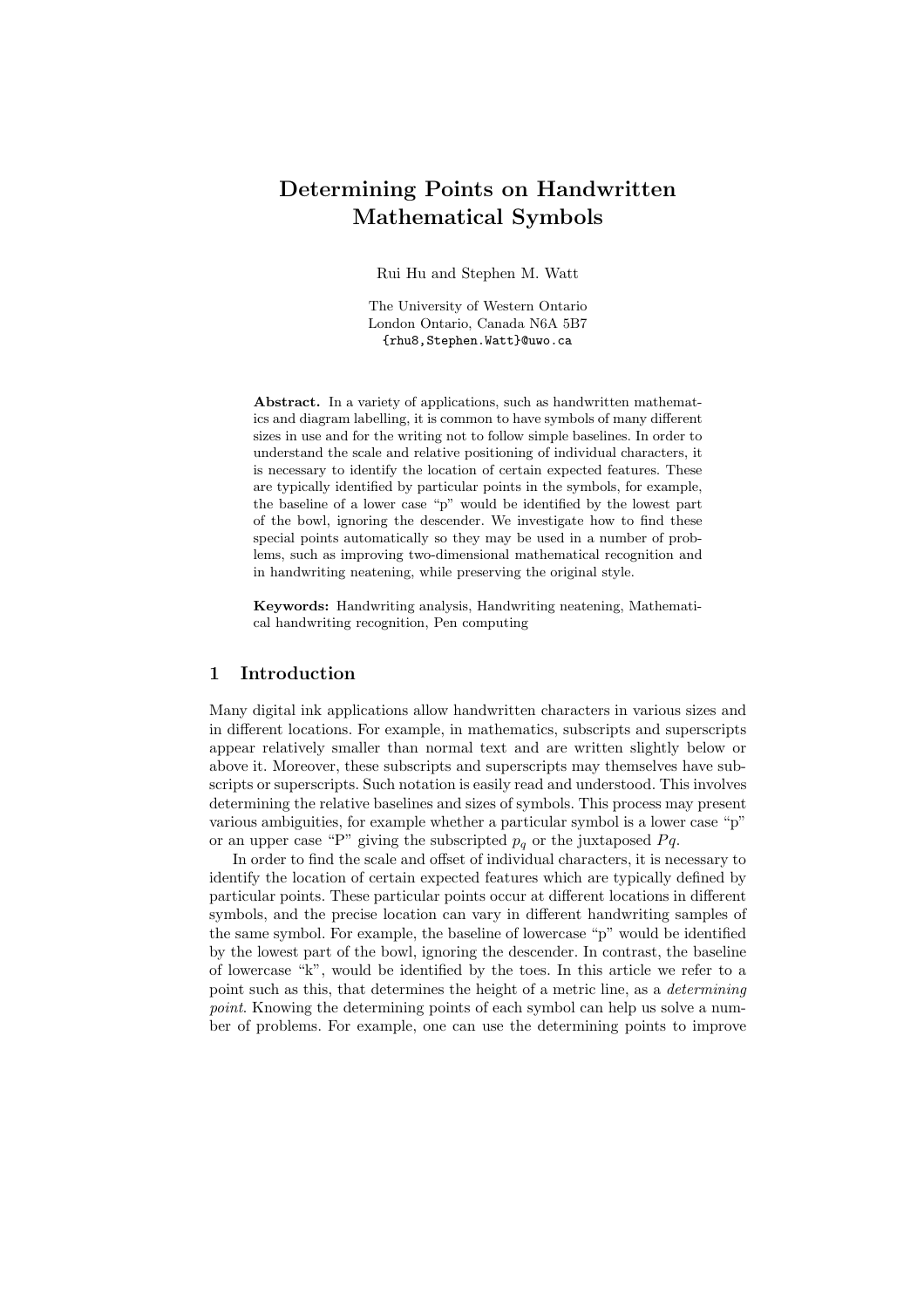#### 2 Determining Points on Handwritten Mathematical Symbols

two-dimensional mathematical recognition. By comparing the baseline locations and the sizes of adjacent symbols, one can identify superscripts and subscripts (e.g.  $S_2$ ,  $S_2$ ,  $S^2$ ) with more confidence. Another application is in handwriting neatening. Since handwritten symbols often come with variations in alignment and size, certain transformations based on determining points can be applied to obtain normalized samples while preserving the original writing style.

Recording determining points for an individual handwritten symbol is easy. One can manually annotate the symbol with the positions of all its determining points. However, finding determining points for all symbols in a collection is much more challenging. First, with a large database the labour for manual annotation would be prohibitively costly. Secondly, applications such as mathematics involve a large variety of symbols derived from a range of alphabets and other sources. In practice, many of them are often poorly written and there is no fixed dictionary of words to aid in disambiguation [1]. This increases the difficulty to find determining points reliably. Meanwhile, each person's handwriting is unique — even identical twins write differently [2]. Even if a training database were to be fully annotated, it is not entirely clear how this should best be used to identify the points of interest in new input. Last, but not least, the usual methods for detecting determining points depend on device resolution significantly. With rapidly evolving technology, this means that new algorithms cannot use archival data directly and therefore must be "re-sampled" (interpolated).

We are interested in the problem of how to automatically find determining points of handwritten mathematical symbols and to use them in a variety of problems. Considerable related work has been conducted, some of which we highlight here. Pechwitz and Märgner [3] proposed an algorithm that can find determining points from symbol skeleton approximated by piecewise linear curve. However, these determining points are only useful in detecting baseline locations. In 2010, Infante Velázquez [4] developed an annotation tool to record determining points manually for handwritten characters represented in InkML [5]. The determining points were later used to neaten new handwriting, making it uniform in size, alignment and slant while preserving writers' particular writing styles. However, this tool recorded each determining point with absolute coordinates and was therefore subject to device resolution and variations in style. As device resolution may vary among different vendors and over generations of technology, this approach is not device-independent. Similar problems exist in [6]. In addition, Zanibbi et al. [7] proposed a technique to automatically improve the legibility of handwriting by gradually translating and scaling individual symbol to closely approximate their relative positions and sizes in a corresponding typeset version. This technique detects baseline locations by comparing symbols' bounding boxes, which leads to troubles with vertical placement and scale. For example, it fails to distinguish between " $x2$ " and " $x^2$ ". In 2012, Hu and Watt [8] presented an algorithm to find turning points that determine the shape of characters, but that approach lacked the ability to capture the geometric meaning of each determining point and therefore does not provide sufficient information to calculate certain desired symbol metrics, such as the location of baseline. Harouni et al.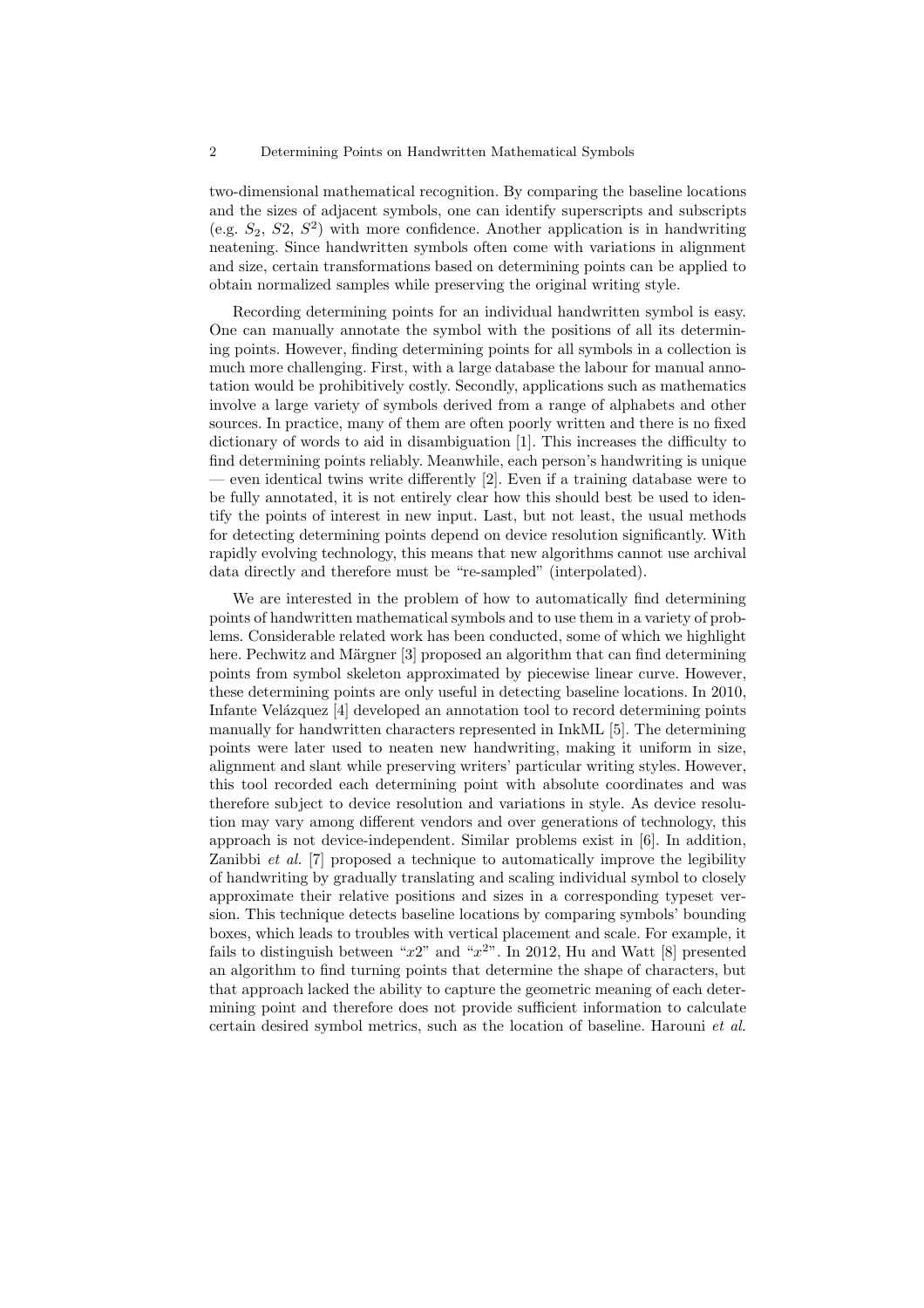

Fig. 1: An example to illustrate the concepts of metric lines.

[9] later proposed a method to find determining points in handwritten Arabic characters. The method consisted of two stages. In the first stage, the raw input data were converted to a standard format using smoothing, normalization and interpolation techniques. In the second stage, each stroke of input characters was split into several pieces. The method calculated the local maximum and minimum of each piece and recorded them as determining points. However, this method is not optimal as it requires extra effort to split strokes and may generate undesired determining points that lack meaning.

In this article, we present an algorithm to find determining points automatically and suggest how they may be used in areas such as improving twodimensional mathematical recognition and in neatening handwriting. The basic approach is to identify the points of interest on one average instance of each type of symbol, and to use this information to find the corresponding points on newly written symbols. We borrow ideas from typography, where a number of determining points are identified to measure the metrics of different font families, and apply these to handwriting. We consider several types of determining points, which, in turn, determine certain metrics. These include the locations of the five main metric lines, i.e. the baseline, x line, ascender line, cap line, and descender line, as shown in Figure 1, as well as symbol width and slant. To make the determining points device-independent, the algorithm first converts all handwritten symbols into parametric curves approximated by truncated orthogonal series, mapping each symbol to a single point in a low dimensional vector space of series coefficients. We then compute the average symbol for each class by computing the average of the points for the class in the vector space. The determining points of interest are identified on these average symbols. From these, the algorithm can derive corresponding determining points in samples automatically. The beauty of this algorithm is that it is writer-independent. We only need to annotate once, on the average symbols. This reduces cost significantly. Furthermore, the algorithm is device-independent as all symbols are represented in the functional space, which is robust against changes in device resolution.

The remainder of this article is organized as follows. In Section 2, we recall how to represent digital ink using functional approximation. Section 3 discusses several types of determining points that are useful in finding symbol alignment lines. In Section 4, we present the algorithm that can identify determining points in handwritten mathematical symbols automatically. Section 5 evaluates the performance of the algorithm. We then investigate the possible use of the algorithm in a number of problems in Section 6. Section 7 concludes the article.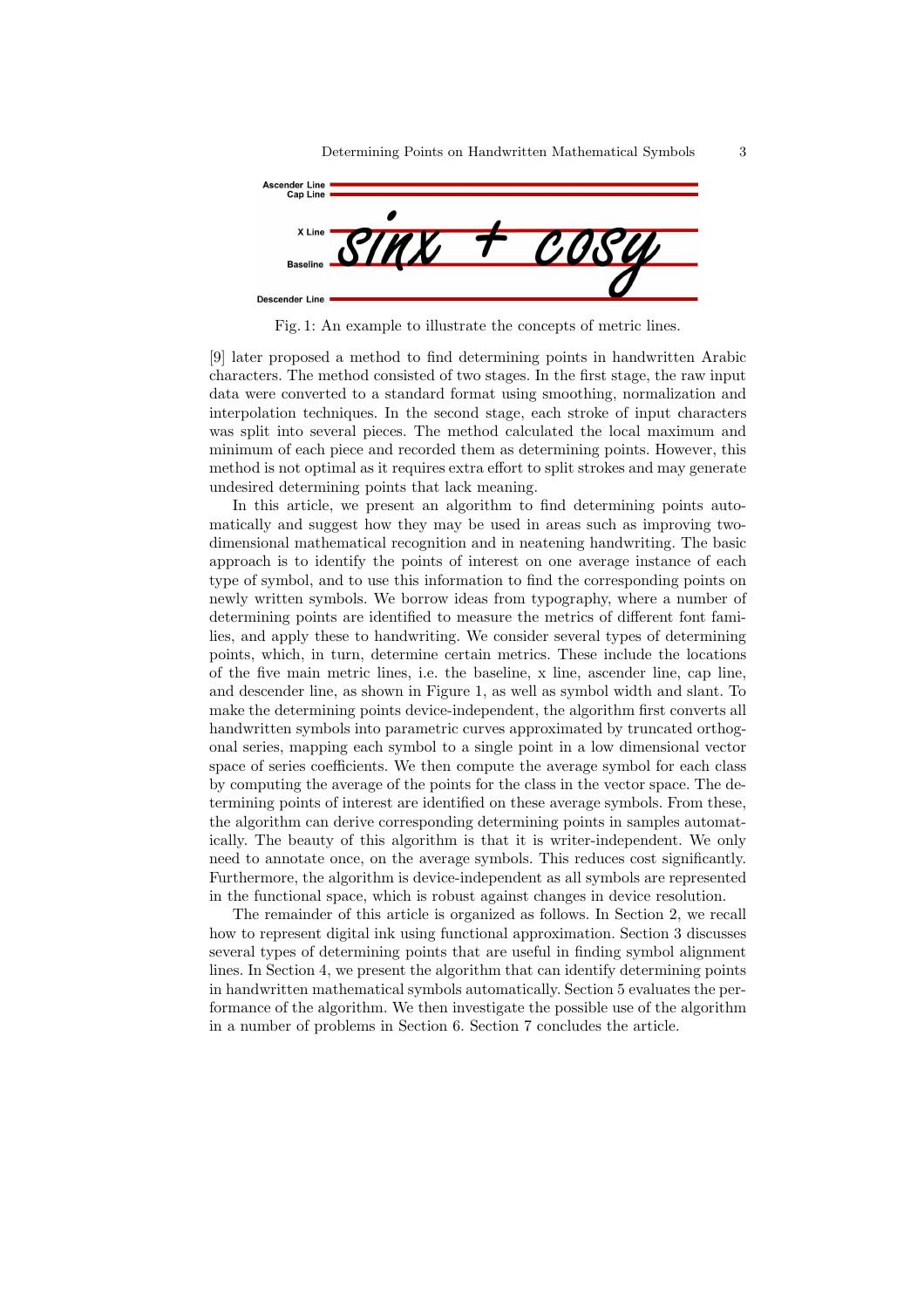4 Determining Points on Handwritten Mathematical Symbols

## 2 Functional Approximation for Digital Ink

Digital ink is generated by sampling points from a traced curve at a certain rate, and thus is typically given in the form of a series of points, each of which contains x and  $\gamma$  values in a rectangular coordinate system at a sequence of times. Since the sampling rate and resolution typically depend on the hardware type, different devices usually result in different numerical point values for the same character. In order to take device differences into account, various *ad hoc* treatments have been developed, such as size normalization and "re-sampling" (interpolation). To make the representation more robust under changes in hardware, we represent handwritten symbols as coefficients for an approximating basis in a function space. This approach has been used in earlier work [10–13].

We consider an ink trace as a segment of a plane curve  $(x(s), y(s))$ , parameterized by Euclidean arc length

$$
s = \int \sqrt{dx^2 + dy^2}.
$$

This parameterization has been found to lead to good recognition and is intuitive sense, since it gives curves that look the same the same parameterization [10]. Given a digital ink trace  $(x(s), y(s))$  and an approximating basis  ${B_i(s)}_{i=0,\ldots,d}$ , we represent the trace using the coefficients  $x_i$  and  $y_i$  from

$$
x(s) \approx \sum_{i=0}^{d} x_i B_i(s) \qquad y(s) \approx \sum_{i=0}^{d} y_i B_i(s)
$$

It is convenient to choose the functions  $B_i(s)$  to be orthogonal polynomials, e.g. Chebyshev, Legendre or some other polynomials. By choosing an appropriate family of basis polynomials to high enough degree, the approximating curve can be made arbitrarily close to the original trace.

We have found a Legendre-Sobolev basis allows approximating curves to have the desired shape for relatively low degrees. These may be computed by Gram-Schmidt orthogonalization of the monomials  $\{s^i\}$  with respect to the inner product

$$
\langle f, g \rangle = \int_a^b f(s)g(s)ds + \mu \int_a^b f'(s)g'(s)ds.
$$

If a symbol has multiple strokes, we join consecutive strokes by concatenating the point series, which yields a single curve. For more details see [13]. An example of using Legendre-Sobolev polynomials in approximation is shown in Figure 2. After approximation, we may now represent the digital ink trace, or symbol, as the coefficient vector  $(x_0, ..., x_d, y_0, ..., y_d)$ . We may standardize the location and size of the character by setting  $x_0, y_0$  to 0 and the norm of the vector to 1.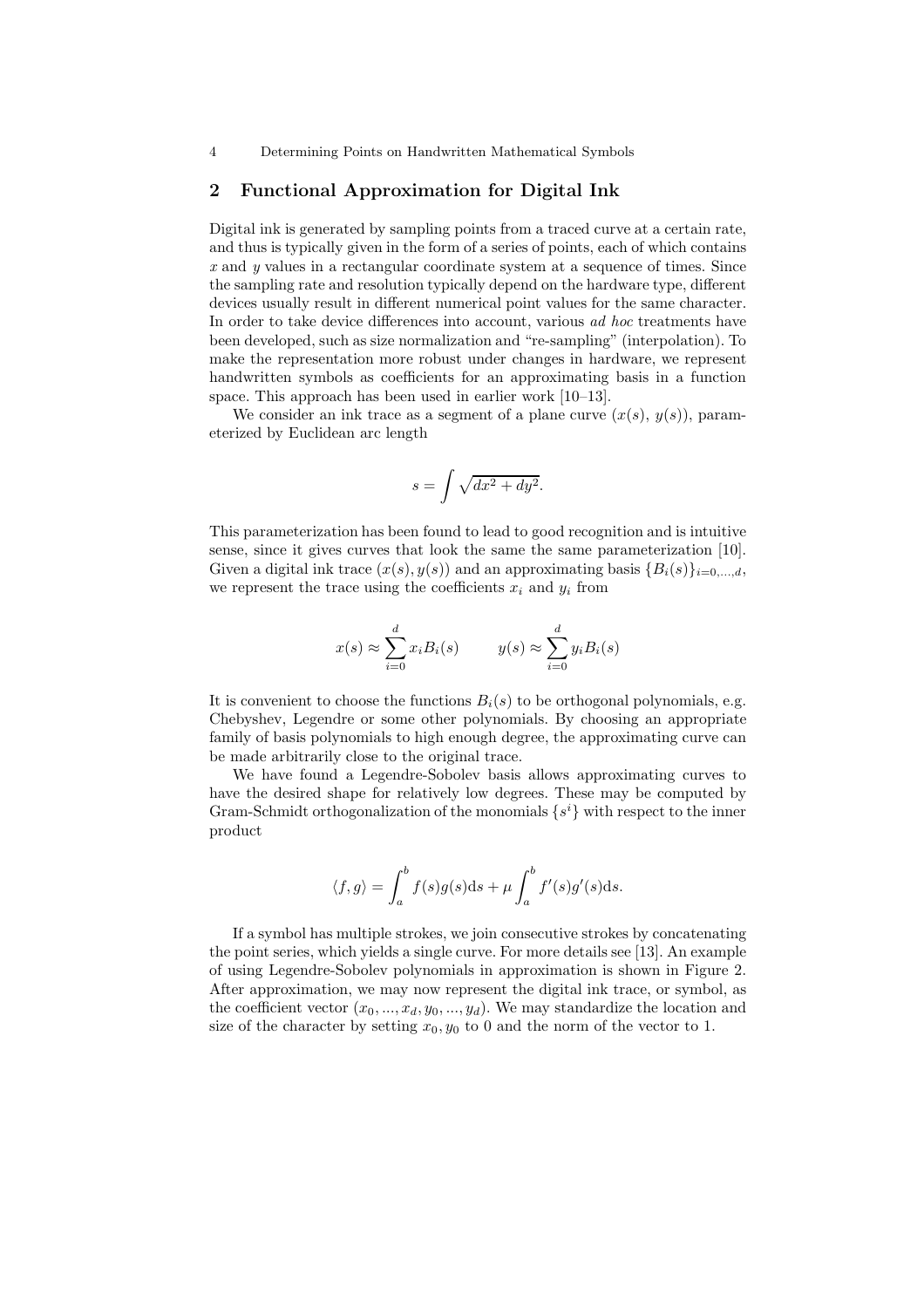

Fig. 2: Approximation using Legendre-Sobolev series. (a) Original. (b) Approximated using series of degree 12 with  $\mu = 1/8$ .

### 3 Handwriting Metrics

In order to understand the scale of individual symbols, it is necessary to identify the location of certain expected features which are typically defined by a number of determining points. These determining points have locations that vary from symbol to symbol, but typically occur where parts of the symbols touch certain invisible horizontal lines. To discuss this, we adopt concepts from typeface design. In this article, we consider several types of determining points related to the following metrics. We concentrate on symbols used in European alphabets. Many other writing systems would have other metric lines determined in a similar way.

**Baseline** Most scripts share the notion of *baseline*. It is a guide line for writing so that adjacent symbols can retain their horizontal alignment. It is also used as the reference to obtain other metrics such as x height, ascender height, etc. While some symbols such as lower case "p" may extend below the baseline, it serves as the imaginary base for most symbols. Figure 3 shows examples of baselines and their determining points. As shown in Figure 3(b), the three legs of the lowercase "m" are not completely aligned. In such case, multiple determining points are identified and the location of the baseline may be determined by the average  $y$ value of all the determining points.

 $X$  Line and Height The  $x$  line falls at the top of most lowercase symbols, such as "a" and "y", and is located over the baseline. Some symbols may extend above the x line, such as "h" where the x line is located at the top of the shoulder. The x height is the distance between the baseline and the x line. Figure 4 shows an example of x line and associated determining points. Certain symbols, such as lowercase "x", may have multiple determining points to define the x line. In such a case, the location of the x line is determined by the average of their  $y$ values.

Ascender Line and Height The part of a lowercase symbol, such as "h" and "k", that extends above the x line is known as an *ascender*. The *ascender line* is located above the  $x$  line and is determined by the height of the ascenders. The *ascender height* is the distance between the baseline and the ascender line. Figure 5 shows an example of an ascender line and ascender height. The location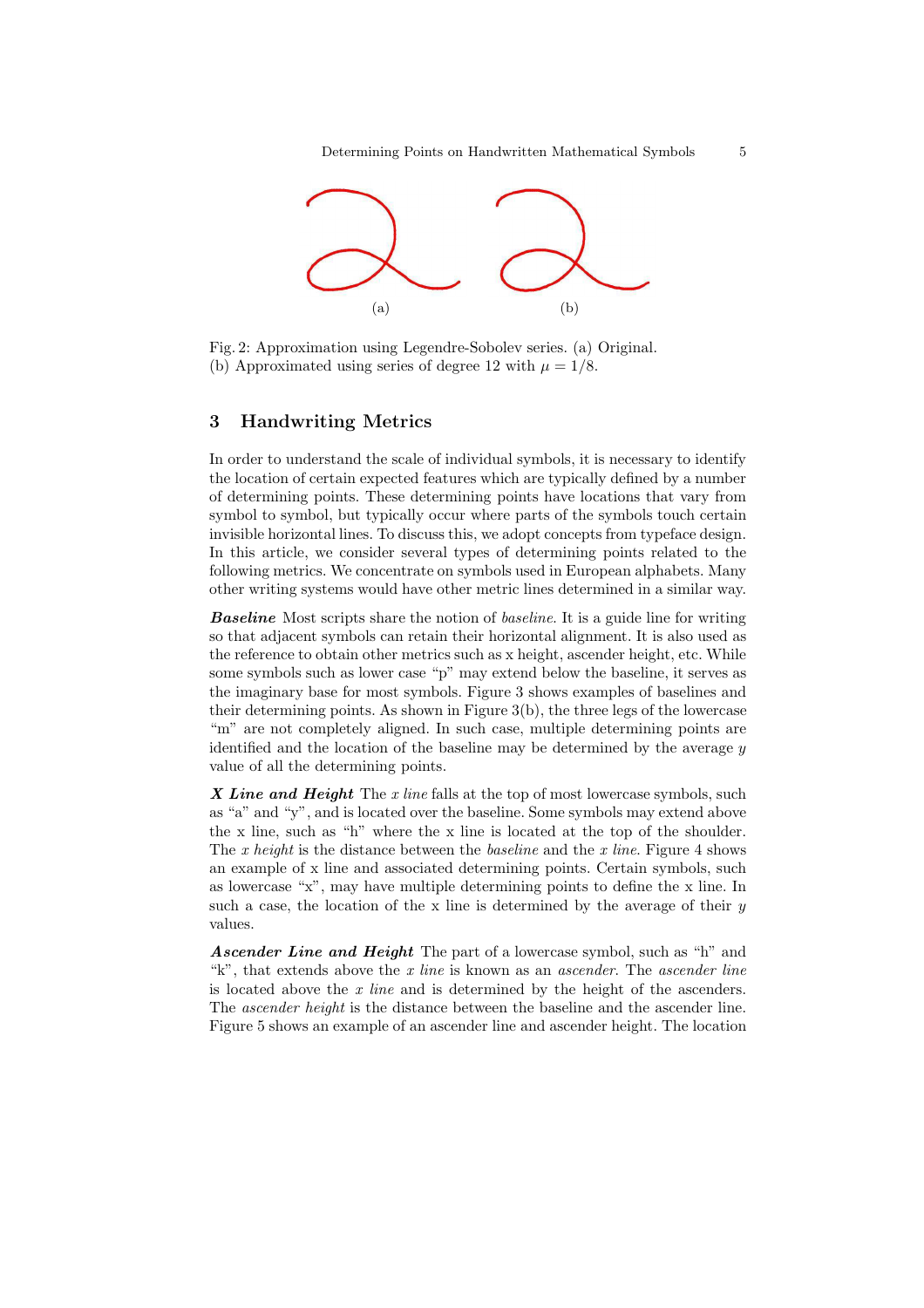

Fig. 3: Baseline with (a) one, and (b) multiple determining points.



Fig. 4: x line and x height with (a) one, and (b) multiple determining points.

of the ascender line is determined by the determining point shown in red. In the case that there are multiple determining points, the location of the ascender line is given by the average  $y$  value of all the relevant determining points.

Cap Line and Height The cap line is used to align uppercase symbols and is usually located below the ascender line, although it is not limited to that position. Indeed, in handwriting it often coincides with the ascender line. The cap height is the distance between the baseline and the cap line. Figure 6 shows an example of a cap line and cap height. The location of the cap line is determined by the determining point shown in red. In the case that there are multiple determining points, the location of the cap line may be taken as the average  $y$ value of all the determining points.

**Descender Line and Height** The descender line is located below the baseline. It is used to align descenders, which are the parts of symbols that extend below the baseline. Figure 7 shows an example of a descender line and descender height. If there are multiple determining points, the location of the descender line is given by the average  $\psi$  value of all the determining points.

Slant and Width In some handwriting styles, symbols are written with inclination either to the left or to the right. The degree of inclination is referred to as the slant. The width of a symbol is given by the horizontal distance from the left-bounding and right-bounding lines with the given slant. Figure 8 shows an example of symbol width and slant.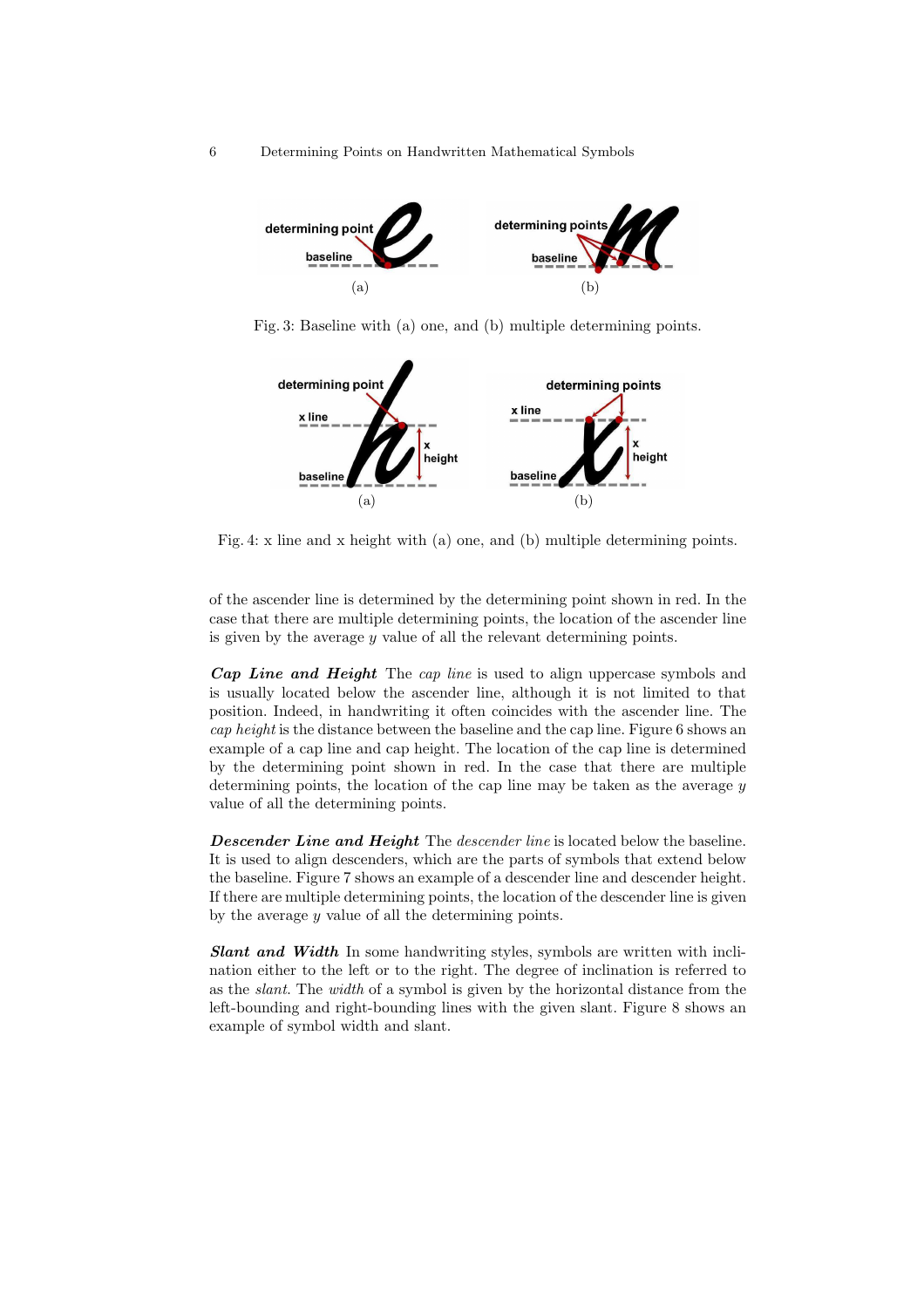

Fig. 5: Ascender line and height Fig. 6: Cap line and height



Fig. 7: Descender line and height Fig. 8: Slant  $(\theta)$  and width





# 4 Algorithm

In this section, we present an algorithm to find automatically the determining points for newly written symbols. The algorithm derives determining points for a new symbol from the known determining points of an annotated average symbol of the same type.

#### Average Symbols

We classify symbols so that symbols that are written the same way and could be interpreted the same way are in the same class. So, for example, there may be several classes for the numeral "8", depending on whether the symbol is written with one continuous stroke or two separate strokes, which stroke is written first and the direction of writing. On the other hand, a Latin letter "O" and the numeral "0" could belong to the same class.

Taking each sample as a point in the functional approximation space, it has been found in earlier work that classes of points are almost completely pairwise separable by single hyperplanes. Thus the convex hulls of the class point sets are to a good approximation non-intersecting. Any point on a line segment between two sample points of the same class falls within that class. It is therefore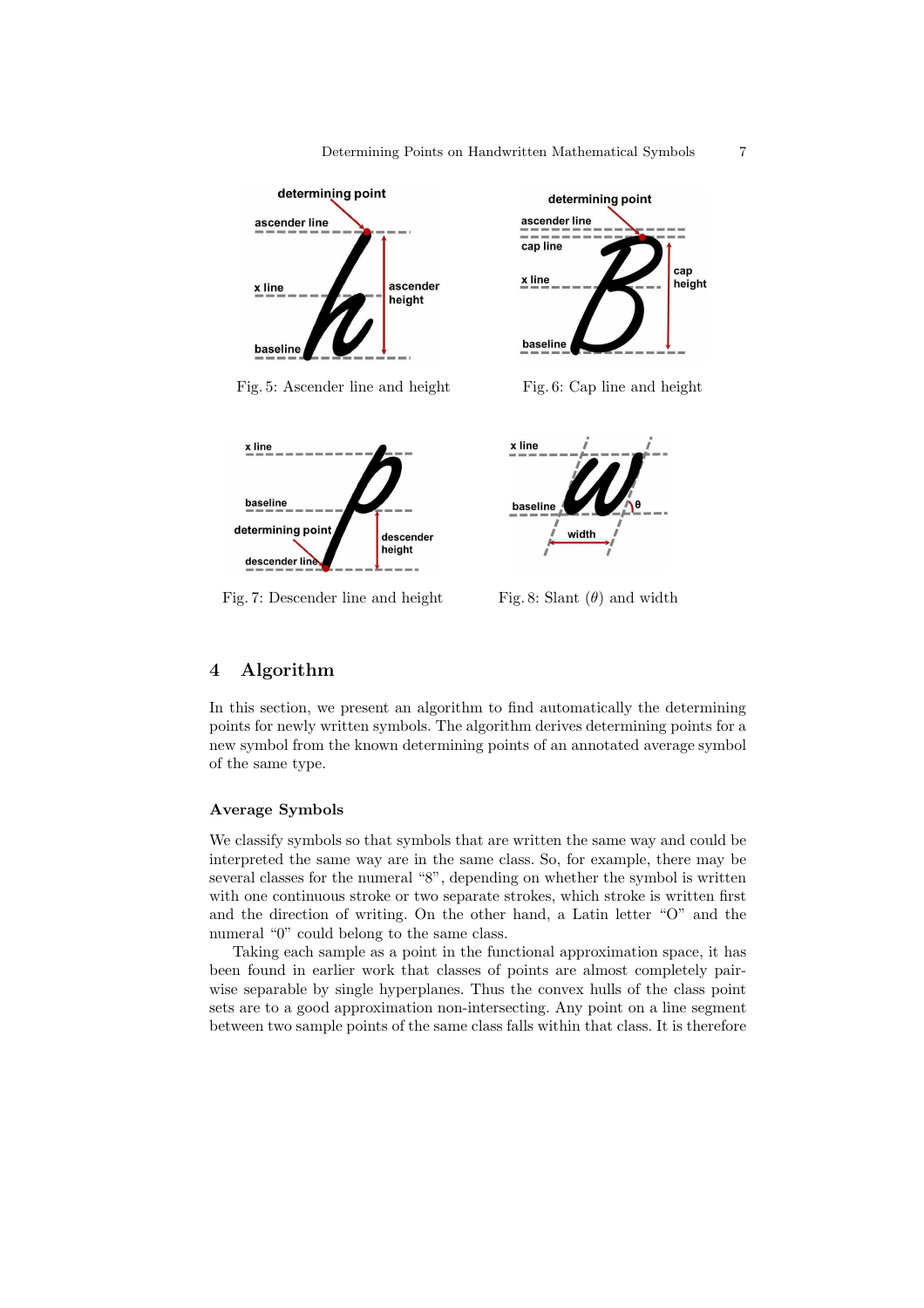

Fig. 9: (a) Samples provided by different writers. (b) The average symbol.

meaningful to compute the average of a set of known samples for a class as the average point in the function space

$$
\bar{C} = \sum_{i=1}^{n} C_i / n,
$$

where *n* is the number of the samples and  $C_i$  is the coefficient vector for the  $i<sup>th</sup>$  sample. Figure 9(a) shows a set of samples provided by different writers and Figure 9(b) shows the average symbol.

#### Deriving Determining Points from Average Symbols

Our algorithm is based on the observation that the average symbols typically look similar to the samples of the same class. Within a given class, the features present in one sample should be present in other samples and at a similar location. We can take the location to be the arc length along the ink trace to the defining point of the feature. We assume that, if two symbols are sufficiently similar, the locations of corresponding determining points will be similar (given by distance along the curve).

This suggests that we can find the determining points of a new symbol by taking the known locations on an annotated symbol and making an adjustment. In more detail, to detect the determining points in a sample, we start with an annotated sample in the same class. For now, this will be the average of the training samples, annotated with its determining points. Each annotation consists of the location (as arc length), the type of determining point (e.g. baseline, x line, etc) and whether it is located at a local minimum or local maximum of  $y$ value.

For each determining point of the annotated sample, we guess that the corresponding determining point on the new sample will be near the same arc length location. So we take the point at that location in the new sample and follow the trace upward or downward, depending on whether that determining point is supposed to be at a local minimum or local maximum. This can be easily done using a number of numerical methods. In our implementation, we applied Newton's method to solve  $y'(s) = 0$ . A formal algorithm is given in Algorithm 1.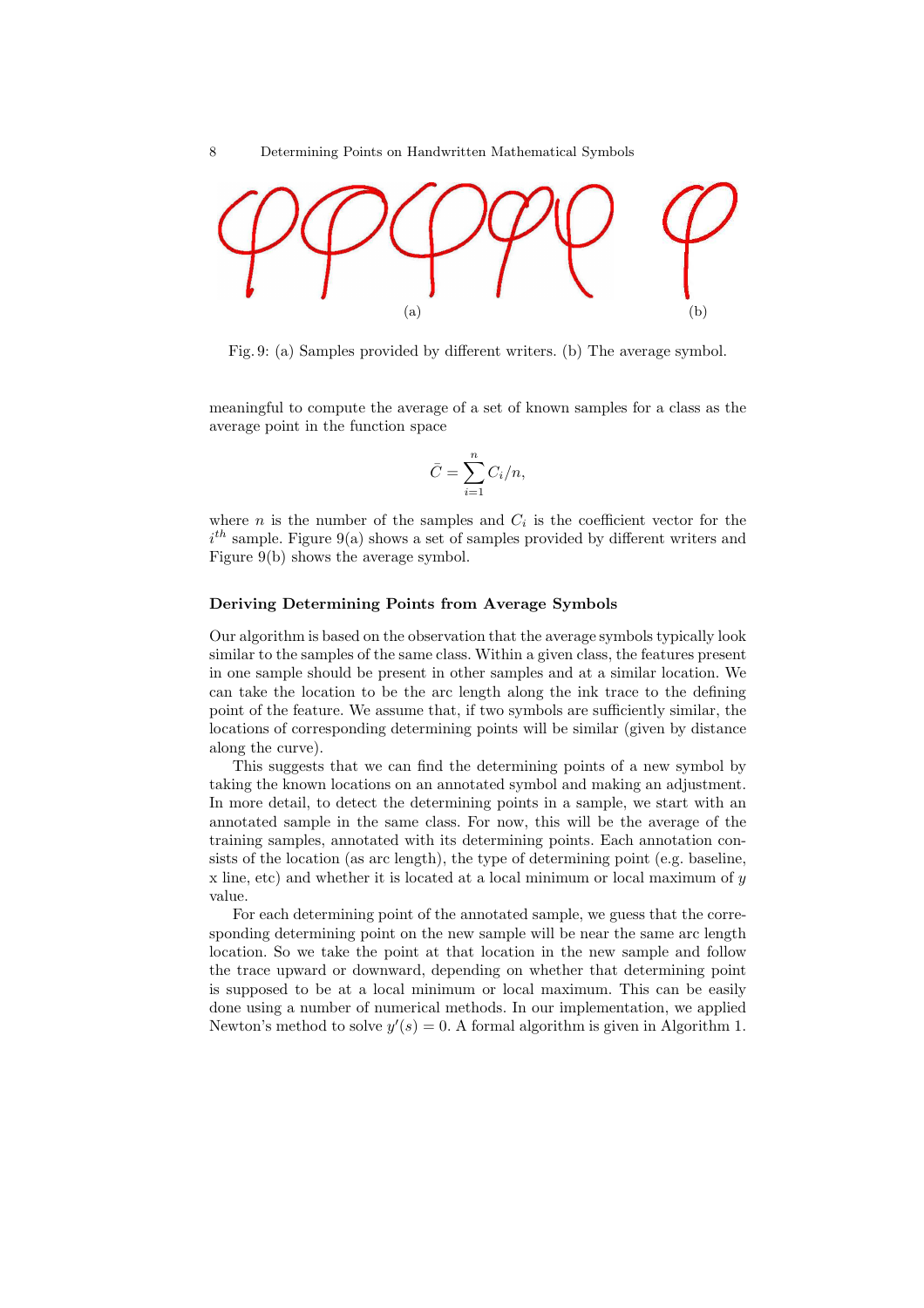|  | Algorithm 1: LocateDeterminingPoints |  |
|--|--------------------------------------|--|
|--|--------------------------------------|--|

Input : A, the coefficient vector for a reference symbol.

 $D_A = [(s_1, T_1, K_1), \ldots (s_n, T_n, K_n)],$  a vector of determining points. For each, the position is given as arc length  $s_i$  on the curve of  $A$ , the value  $T_i$  states which type of metric line is being defined, and the value  $K_i$  states whether the metric line is given by a local minimum or local maximum at  $y_A(s_i)$ .

S, the coefficient vector for the input sample whose determining points are to be found.

**Output:**  $D_S = [(\ell_1, T_1, K_1), \ldots, (\ell_n, T_n, K_n)]$ , giving the locations,  $\ell_i$ , and types of the determining points of S.

The value of  $\ell_i$  along S corresponds to the value  $s_i$  along A.

1. Let  $x_A(s)$ ,  $y_A(s)$ ,  $x_S(s)$ ,  $y_S(s)$  be the coordinate functions defined by the coefficient vectors  $A$  and  $S$ .

2. for  $i \in 1..n$  do if  $K_i = max$  then  $\perp$  f ←  $-ys$ else if  $K_i = min$  then  $\Box$  f ← ys  $\ell_i \leftarrow s$  such that  $f(s)$  is minimized near  $s_i$ .<sup>\*</sup> Note this local minimum or maximum is of a real univariate polynomial and any standard method may be used. For example, we use Newton's method to solve  $f'(s) = 0$  with initial point  $s = s_i$ . 3. Return $[(\ell_1, T_1, K_1), \ldots, (\ell_n, T_n, K_n)]$ 

Figure 10 shows examples of using Algorithm 1. Figure  $10(a)$  shows the determining points annotated on the average symbol " $\eta$ ". This is the reference symbol A in the algorithm. Figures  $10(b1)$  and  $10(c1)$  show two example input samples  $S$  with initial approximate locations  $s_i$  for the determining points. Figures 10(b2) and 10(c2) show the determining points found at locations  $\ell_i$ . Figure 11 shows several examples of determining points found for samples of  $``\pi"$ .

## 5 Experiments and Testing

We developed a software tool to annotate handwriting samples with their determining points. Figure 12 shows the user interface. By selecting a nearby location, the tool is able to find the target determining point automatically. The locations of all the metric lines discussed in Section 3 can be detected. Multiple determining points may exist for certain metrics lines. In such circumstances, the location of the corresponding metric line is determined by the average of the

<sup>∗</sup>Erratum As originally published in Springer LNAI 7961, this line was misstated as " $\ell_i$  ← local minimum of  $f(s)$  nearest  $s = s_i$ ".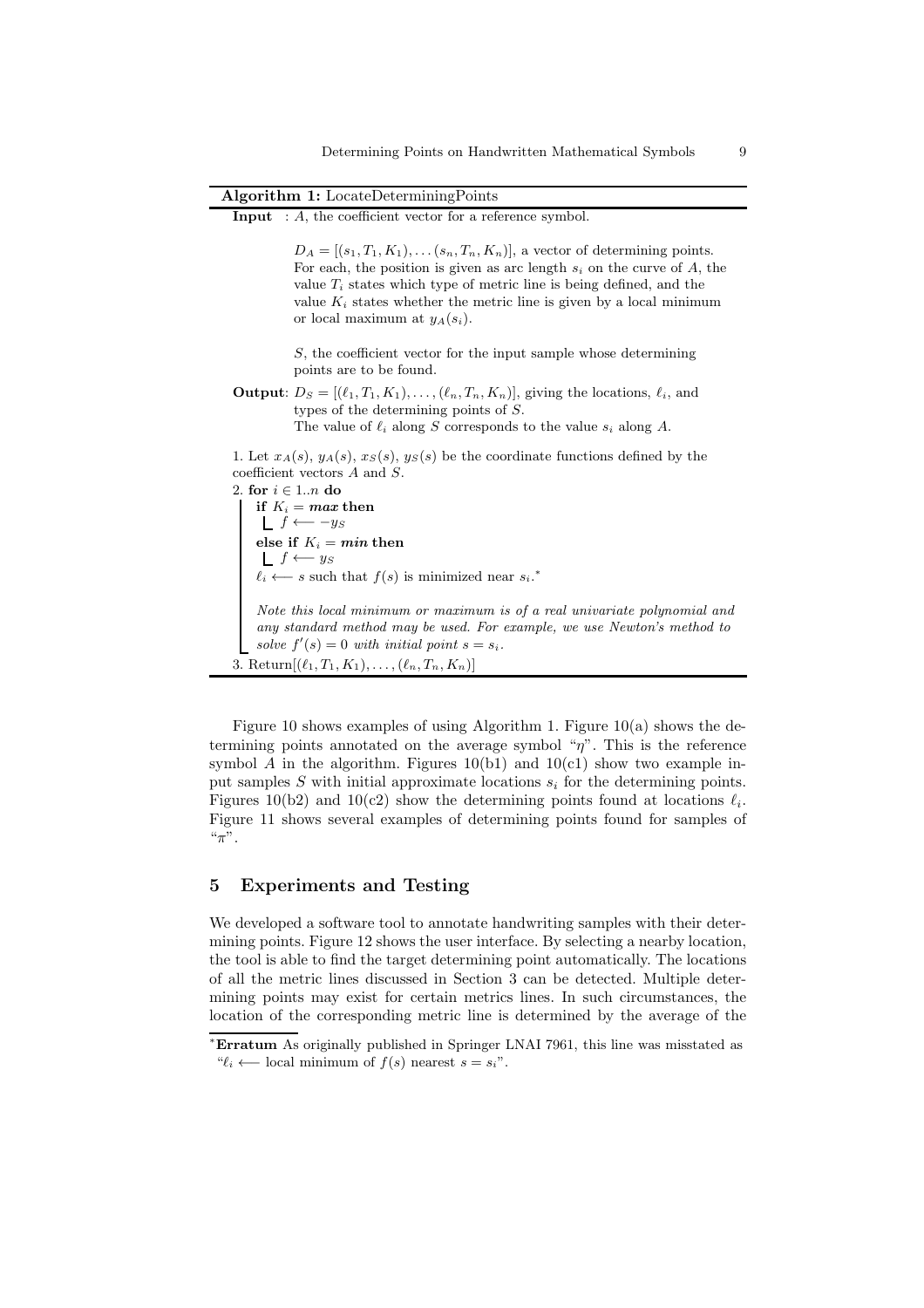

Fig. 10: Automatically finding determining points. (a) Average symbol " $\eta$ ". (b1) Sample 1 initial approximations and (b2) with determining points found. (c1) Sample 2 initial approximations and (c2) with determining points found.



Fig. 11: Automatically finding determining points. (a) Average symbol  $\pi$ ". (b-e) Determining points derived from the average symbol.

values given by all the determining points of that kind. Symbol slant can also be recorded by adjusting a spinner. Symbol width is automatically detected with slant considered.

To evaluate the performance, we have tested the algorithm against a large handwriting dataset. The handwriting dataset we used contained altogether 64944 samples of 240 different symbols. Most of the samples are Latin and Greek letters, digits, operators, or other mathematical symbols provided by various writers. All of these samples had been classified in advance. As some symbols were written in different styles (e.g. completely different forms, different numbers of strokes, or strokes in different orders), a total of 382 classes were examined. We first computed the average symbol for each class, in which determining points were identified using the software tool shown in Figure 12.

We then computed determining points for all the samples using Algorithm 1. The number of determining points varied from 2 to 5, according to the sample. If any of the determining points were mis-positioned, we considered it as incorrect. We chose up to 30 samples randomly from each class and examined their correctness visually. In total, we examined 8119 samples, of which 421 samples have at least one mis-positioned determining point. This gave a measured error rate of 5.2%.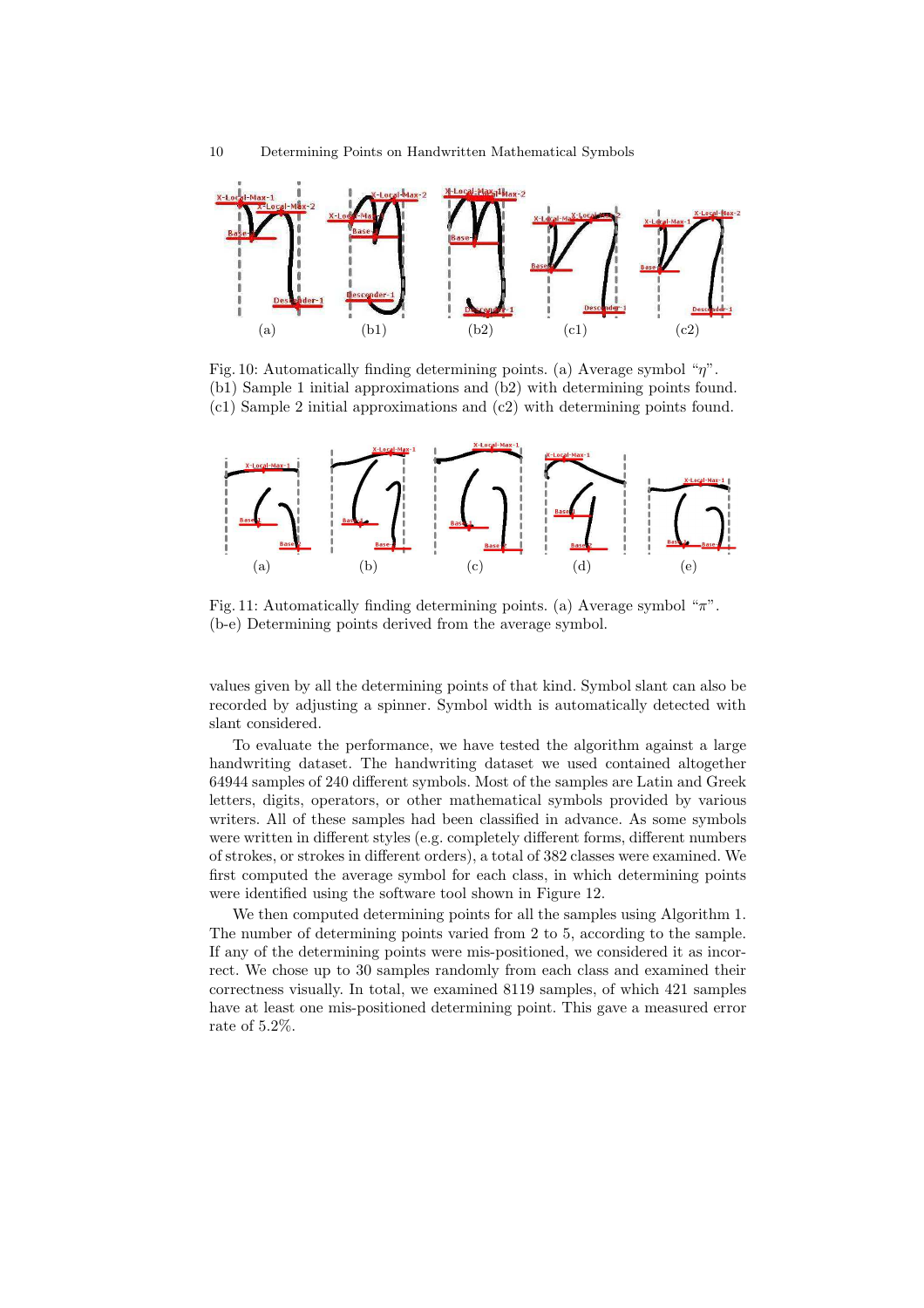

Fig. 12: Software tool to identify determining points.

We found the error was introduced mainly from two sources. The first was mis-classified samples in the original data set. These were either mis-labelled (e.g. "e" of style 1, instead of "e" of style 2), or had strokes given in a different order from the usual. In this latter case, we have the option of defining a new style or normalizing the order of the strokes. The second source was that some samples are significantly different from the average symbol. As a result, the determining points in the average symbol may not be mapped correctly to those dissimilar samples.

As misclassified samples were errors in the training data, rather than errors by the algorithm, we excluded those samples from the experiment. We further added 39 new classes (giving 421 classes in total) to split out those samples with different stroke orders. After these corrections, the measured error rate decreased to 2.0% (9593 samples reviewed, of which 189 samples had at least one mis-positioned determining point).

To address the second issue, that of points mis-positioned because the sample was far from the average shape, we used a homotopy between the average and the test sample in a multi-step method. Recall that, in the function space, a line from the average symbol to the test sample lies entirely within the class.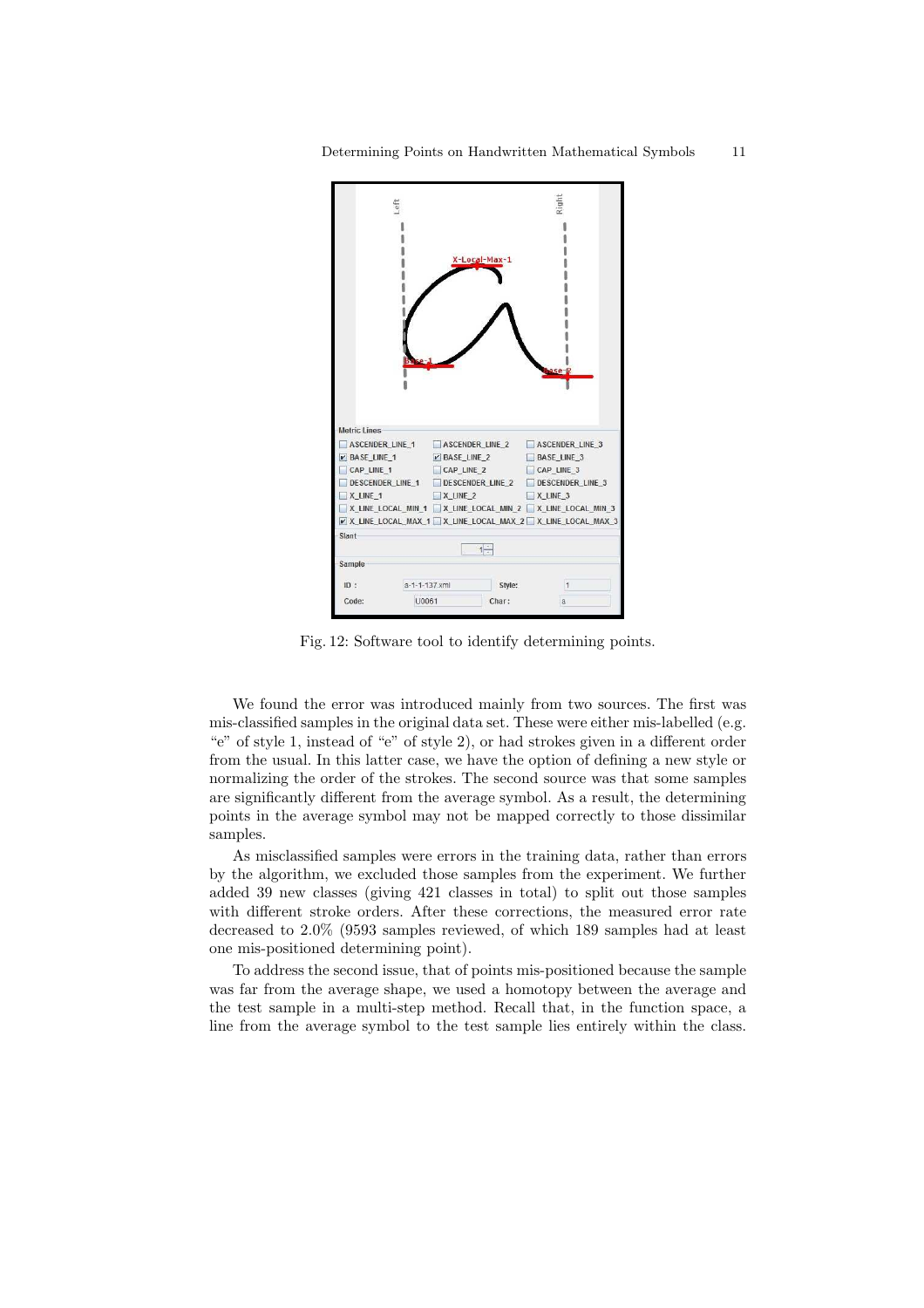

Fig. 13: Failure example: (a) average symbol, (b) target with one point misplaced.



Fig. 14: Success in 3 steps: (a) average (b) step 1 (c) step 2 (d) step  $3 = \text{target}$ .

| Steps              |    |                                                   |    |    |    |  |
|--------------------|----|---------------------------------------------------|----|----|----|--|
| Failed Samples 189 | 69 | 36                                                | 28 | 25 | 25 |  |
| Error Rates        |    | $2.0\%$ 0.72% 0.38% 0.29% 0.26% 0.26% 0.25% 0.25% |    |    |    |  |

Table 1: Error rates of the multi-step method on 9593 samples.

By dividing this line into several equal steps, we may apply Algorithm 1 several times to follow the determining points through the homotopy. If  $\bar{C}$  is the average symbol for the class and  $C_{targ}$  is the input sample, then the line joining the two points in the function space is given by  $C(t) = (1-t)\overline{C} + tC_{targ}$ , with t ranging from 0 to 1. The determining points should move smoothly as the character is deformed by the homotopy, and we can choose a step size. Figure 13 shows an example where Algorithm 1 fails to identify one of the determining points when applied naively. However, when applied in a 3 step homotopy, it succeeded, as shown in Figure 14.

We have tested the multi-step method against the same handwriting dataset. We chose up to 30 samples randomly from each class and examined their correctness visually. The measured error rates are reported in Table 1. The samples that failed in the 10-Step and 20-Step methods typically either had slants that interfered with the strategy of using local minimum or maximum  $y$  value to find determining points or that were very badly written. For these samples, our algorithm was able to identify some determining points correctly but not all of them, as shown in Figure 15. Note that the points found would in any case be sufficient for most applications.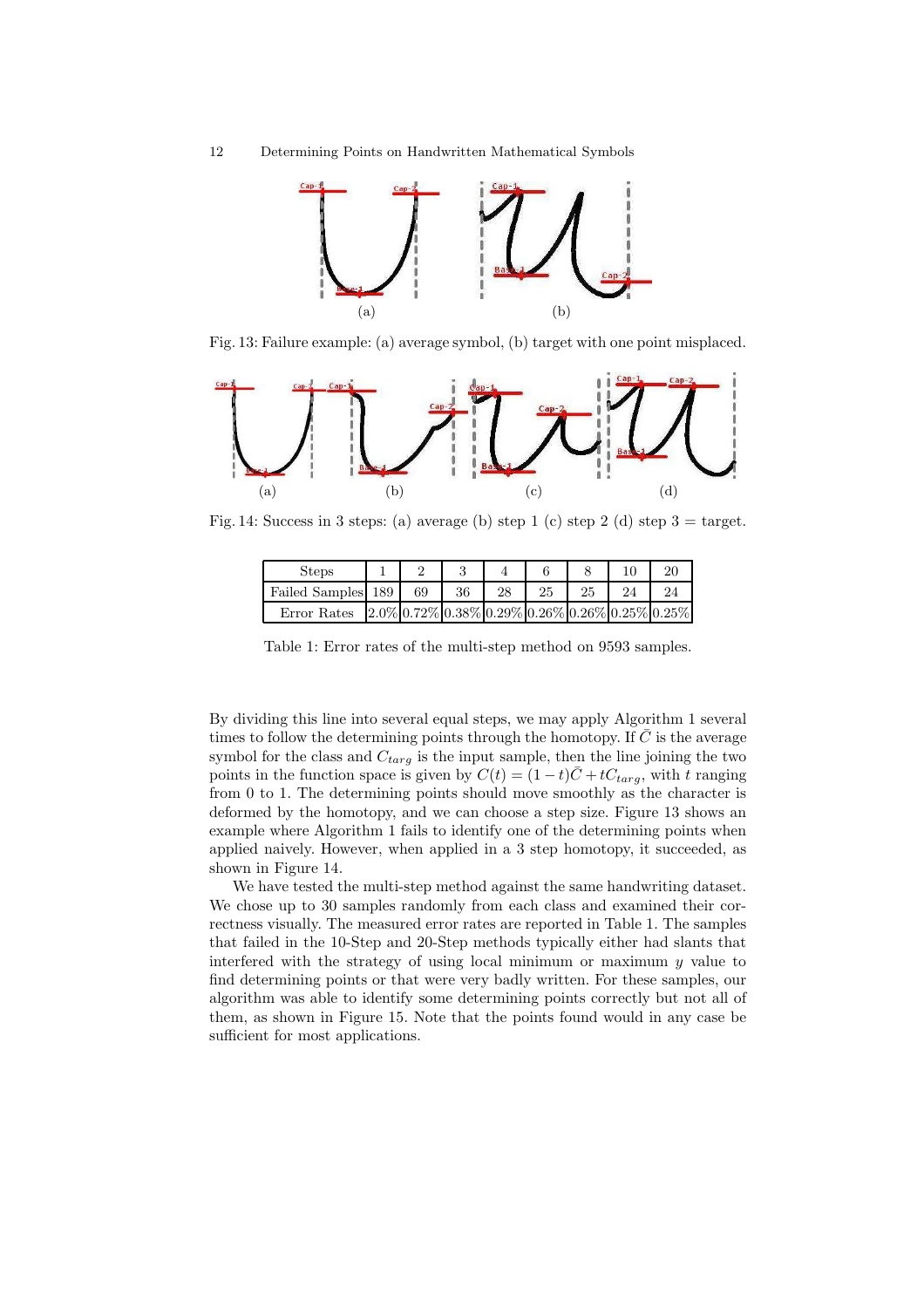

Fig. 15: Multi-step failures: (a) Average, (b) target. (c) Average, (d) target.

## 6 Use Cases

Determining points can be used in a variety of digital ink applications to solve different problems. Here we describe two scenarios in which determining points have been found useful.

#### Handwriting Recognition

Juxtaposition ambiguity is common in mathematical handwriting recognition. This is usually caused by symbols that are next to each other are written in different sizes and at different heights. Figure 16 shows an example with several relative positionings of two characters. The first character can in each case be a "P" or "p" and the second can be interpreted as a "q" or "9". Together there could be a variety of possible interpretations:

$$
\begin{array}{cc}\nP^9 & P9 & P_9 \\
P^q & Pq & P_q\n\end{array}\n\quad\n\begin{array}{cc}\np^9 & p9 & p_9 \\
p^q & pq & p_q\n\end{array}
$$

However, by comparing symbols' baseline locations and sizes, we can predict each expression with more confidence. This is because the baselines of subscripts and superscripts are typically placed slightly below or above the normal line of text and their sizes are relatively smaller. Note that to determine the relative position, it is definitely not sufficient to compare the baselines of the symbol bounding boxes. This is seen in Figure  $17(d)$ . Similarly, having an imputed baseline determined by symbol class (such as at  $50\%$  height for "q") is insufficient. We thus find it is important to find and use the symbol's determining points.

#### Handwriting Neatening

Handwriting neatening is becoming possible in some digital ink applications. It is used to transform handwriting to obtain visually appealing output while preserving the original writing style. Figure 18 shows an example. By identifying the determining points of each character, we can shift and scale these characters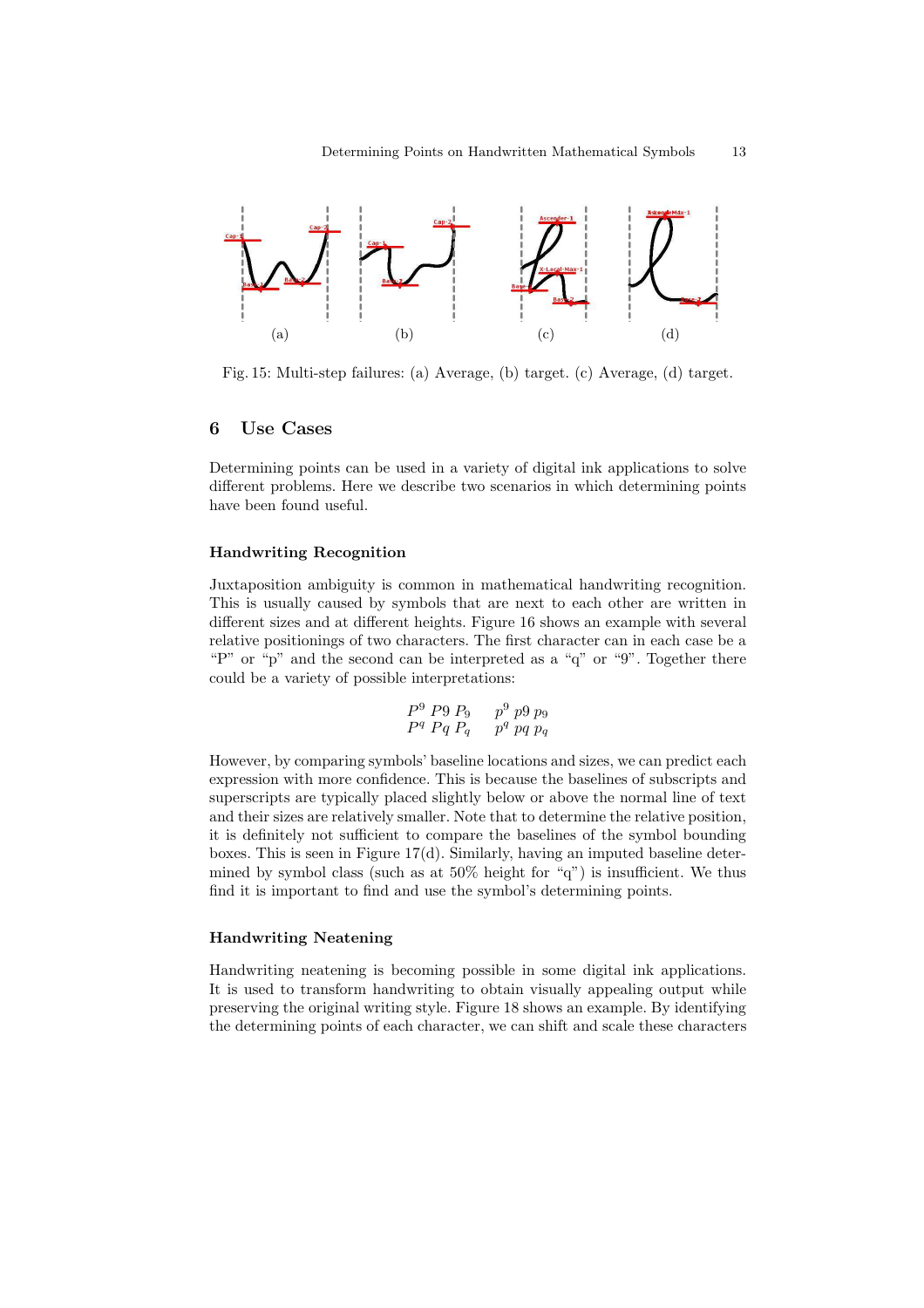

Fig. 16: Juxtaposition ambiguity.



Fig. 17: Disambiguation by baselines. (a) P9 (b) Pq (c) pq (d) p9

to make corresponding metrics lines aligned properly, as shown in Figure 18(b). Figure 19 shows a second example. In this case, all characters including the superscripts and subscripts were adjusted in order to obtain a normalized output. Transforming the function  $y(s)$  for each symbol is the simplest approach to neatening. A more aggressive approach is to replace each input symbol with the appropriately scaled version of the average of like symbols seen by the same writer, and further transformations can be employed. However, this is beyond the scope of the present article.

# 7 Conclusion and Future Work

We have presented an algorithm to identify automatically the determining points in handwritten symbols. Identifying these determining points helps us better understand the scale of individual characters as well as find the locations of certain desired features. In contrast to existing methods, which treat digital ink traces as a collection of discrete points, this algorithm relies on interpreting ink traces as single points in a functional space. This allows device independence, on one hand, and a simple formulation of homotopic deformation, on the other.

Various features can be recorded by using the determining point algorithm. The nature of the determining points depends on the symbol set used. In our case, the symbols were based mostly on those of European languages and mathematical operators, so the baseline, x line, ascender line, descender line and cap line were used.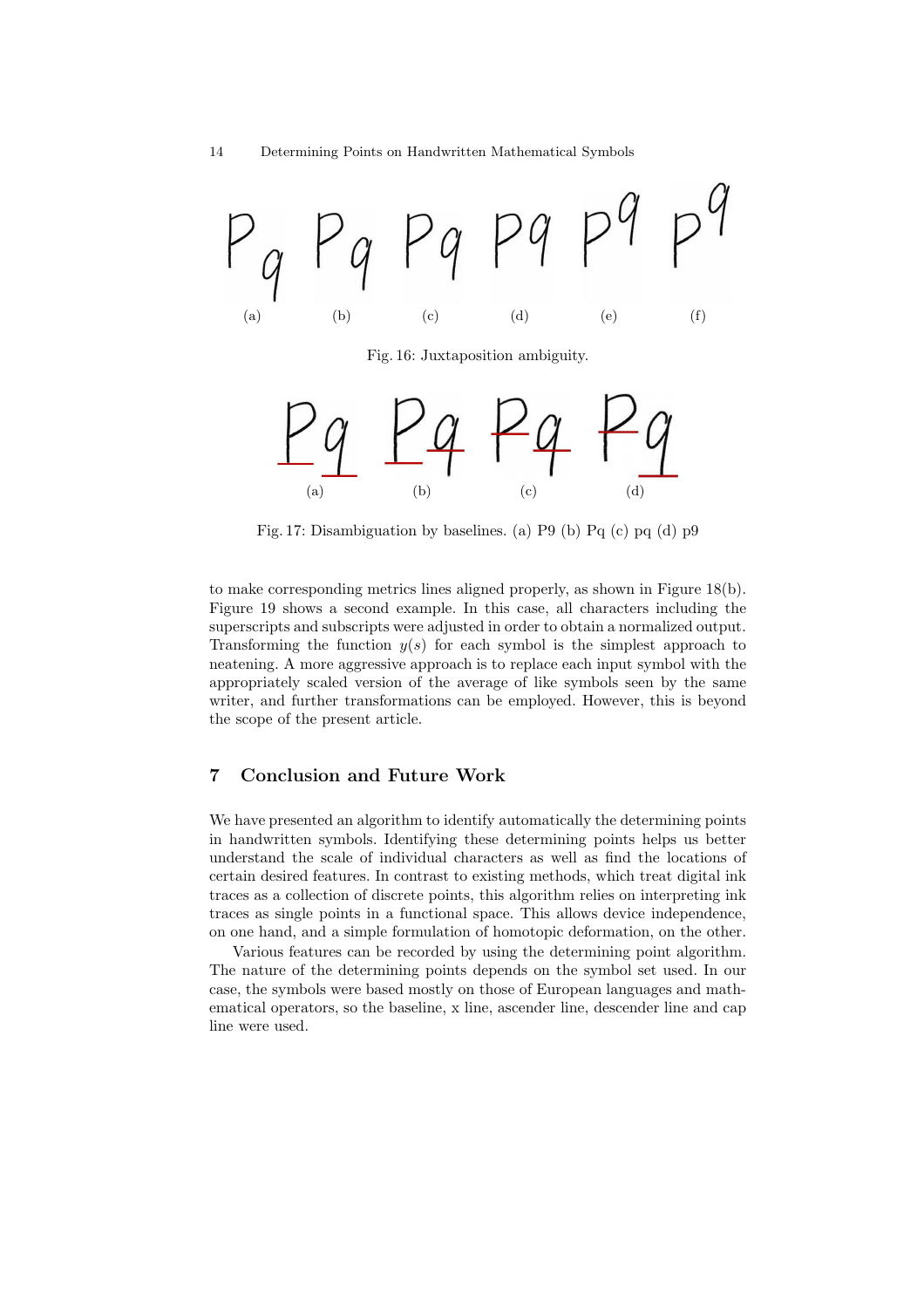

Fig. 18: Neatening using determining points. (a) original, (b) neatened.



Fig. 19: Neatening using determining points. (a) original, (b) neatened.

To evaluate the performance of the algorithm, we have tested it against a database of handwritten mathematical characters. The experiments showed promising results. To demonstrate possible use of determining points, we have described two scenarios: handwriting recognition and handwriting neatening, in both of which determining points have been found useful.

There are a few directions we would like to pursue in the future. First, we wish to include determining points in our handwriting recognizer. It is expected that, combined with ambient baseline information, this will improve the recognition rate. Secondly, we would like to investigate using rotation- and slant-invariant techniques [14, 15] in conjunction with the present methods. At a more detailedlevel, we would like to annotate all samples in our database using a supervised multi-step method. This will allow us to perform a more satisfying statistical analysis of the effectiveness of our method. Finally, before incorporating these techniques in our recognition framework, we would like to investigate the correlation between the model-sample distance and the number of steps required for low error rates, and how the number of required steps varies by class.

We would like to thank Isaac Watt for helping to organize the handwriting dataset used in the experiments.